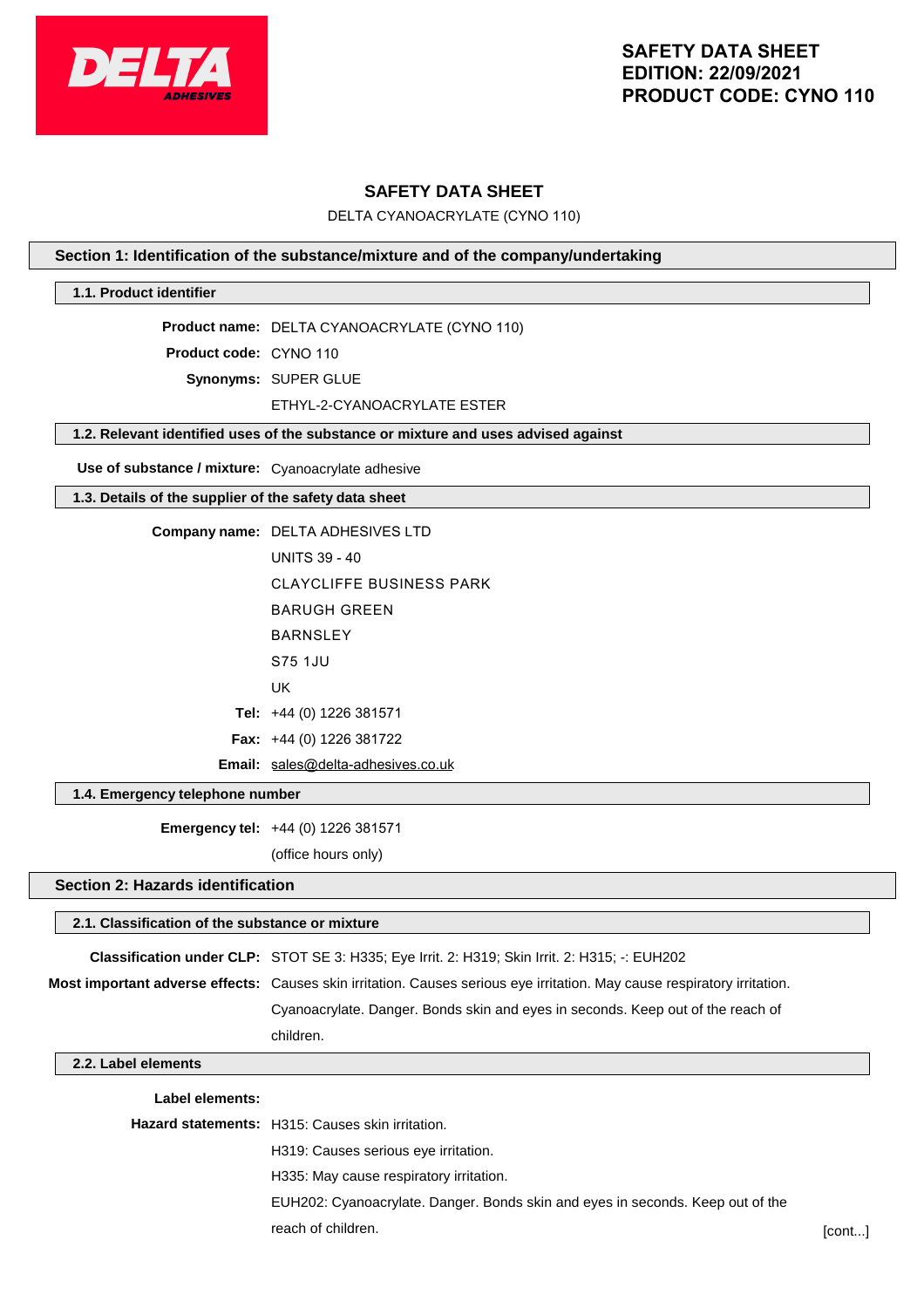

**Page:** 2

**Hazard pictograms:** GHS07: Exclamation mark **Signal words:** Warning **Precautionary statements:** P261: Avoid breathing vapours. P264: Wash hands thoroughly after handling. P271: Use only outdoors or in a well-ventilated area. P280: Wear protective gloves/protective clothing/eye protection/face protection. P302+352: IF ON SKIN: Wash with plenty of water/. P304+340: IF INHALED: Remove person to fresh air and keep comfortable for breathing. P305+351+338: IF IN EYES: Rinse cautiously with water for several minutes. Remove contact lenses, if present and easy to do. Continue rinsing. P312: Call a if you feel unwell. P332+313: If skin irritation occurs: Get medical advice/attention. P337+313: If eye irritation persists: Get medical advice/attention. P501: Dispose of contents/container to comply with Local, National and International regulations. **2.3. Other hazards**

PBT: This product is not identified as a PBT/vPvB substance.

## **Section 3: Composition/information on ingredients**

**3.2. Mixtures**

#### **Hazardous ingredients:**

ETHYL-2-CYANOACRYLATE

| <b>EINECS</b> | CAS       | PBT/WEL                  | <b>CLP Classification</b>                                   | Percent |
|---------------|-----------|--------------------------|-------------------------------------------------------------|---------|
| 230-391-5     | 7085-85-0 | $\overline{\phantom{0}}$ | Eye Irrit. 2: H319; STOT SE 3: H335;<br>Skin Irrit. 2: H315 | 70-90%  |

#### **Section 4: First aid measures**

#### **4.1. Description of first aid measures**

**Skin contact:** Wash immediately with plenty of soap and water.

**Eye contact:** Bathe the eye with running water for 15 minutes. Transfer to hospital for specialist

examination.

**Ingestion:** Wash out mouth with water.

**Inhalation:** Not applicable.

#### **4.2. Most important symptoms and effects, both acute and delayed**

**Skin contact:** There may be irritation and redness at the site of contact.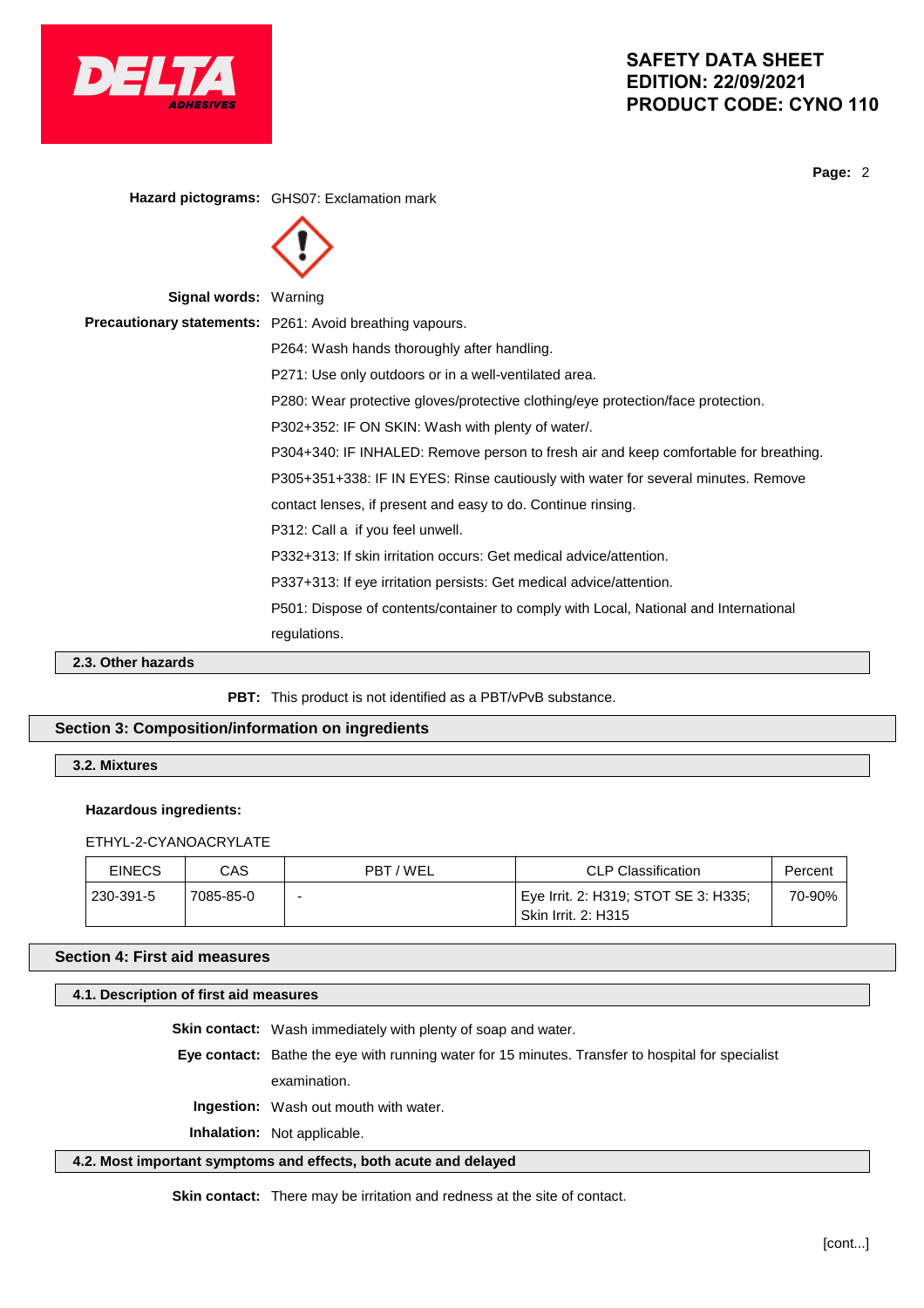

**Page:** 3

|  | Eye contact: There may be pain and redness. The eyes may water profusely. There may be severe      |
|--|----------------------------------------------------------------------------------------------------|
|  | pain. The vision may become blurred. May cause permanent damage.                                   |
|  | Ingestion: There may be soreness and redness of the mouth and throat. Nausea and stomach           |
|  | pain may occur.                                                                                    |
|  | <b>Inhalation:</b> There may be irritation of the throat with a feeling of tightness in the chest. |
|  |                                                                                                    |

**Delayed / immediate effects:** Immediate effects can be expected after short-term exposure.

**4.3. Indication of any immediate medical attention and special treatment needed**

**Immediate / special treatment:** Eye bathing equipment should be available on the premises.

#### **Section 5: Fire-fighting measures**

#### **5.1. Extinguishing media**

**Extinguishing media:** Suitable extinguishing media for the surrounding fire should be used. Use water spray to cool containers.

#### **5.2. Special hazards arising from the substance or mixture**

**Exposure hazards:** In combustion emits toxic fumes.

#### **5.3. Advice for fire-fighters**

**Advice for fire-fighters:** Wear self-contained breathing apparatus. Wear protective clothing to prevent contact with skin and eyes.

# **Section 6: Accidental release measures**

#### **6.1. Personal precautions, protective equipment and emergency procedures**

**Personal precautions:** Mark out the contaminated area with signs and prevent access to unauthorised

personnel. Do not attempt to take action without suitable protective clothing - see section

8 of SDS. Turn leaking containers leak-side up to prevent the escape of liquid.

#### **6.2. Environmental precautions**

**Environmental precautions:** Do not discharge into drains or rivers. Contain the spillage using bunding.

#### **6.3. Methods and material for containment and cleaning up**

**Clean-up procedures:** Absorb into dry earth or sand. Transfer to a closable, labelled salvage container for disposal by an appropriate method.

#### **6.4. Reference to other sections**

**Reference to other sections:** Refer to section 8 of SDS.

#### **Section 7: Handling and storage**

#### **7.1. Precautions for safe handling**

**Handling requirements:** Avoid direct contact with the substance. Ensure there is sufficient ventilation of the area. Avoid the formation or spread of mists in the air.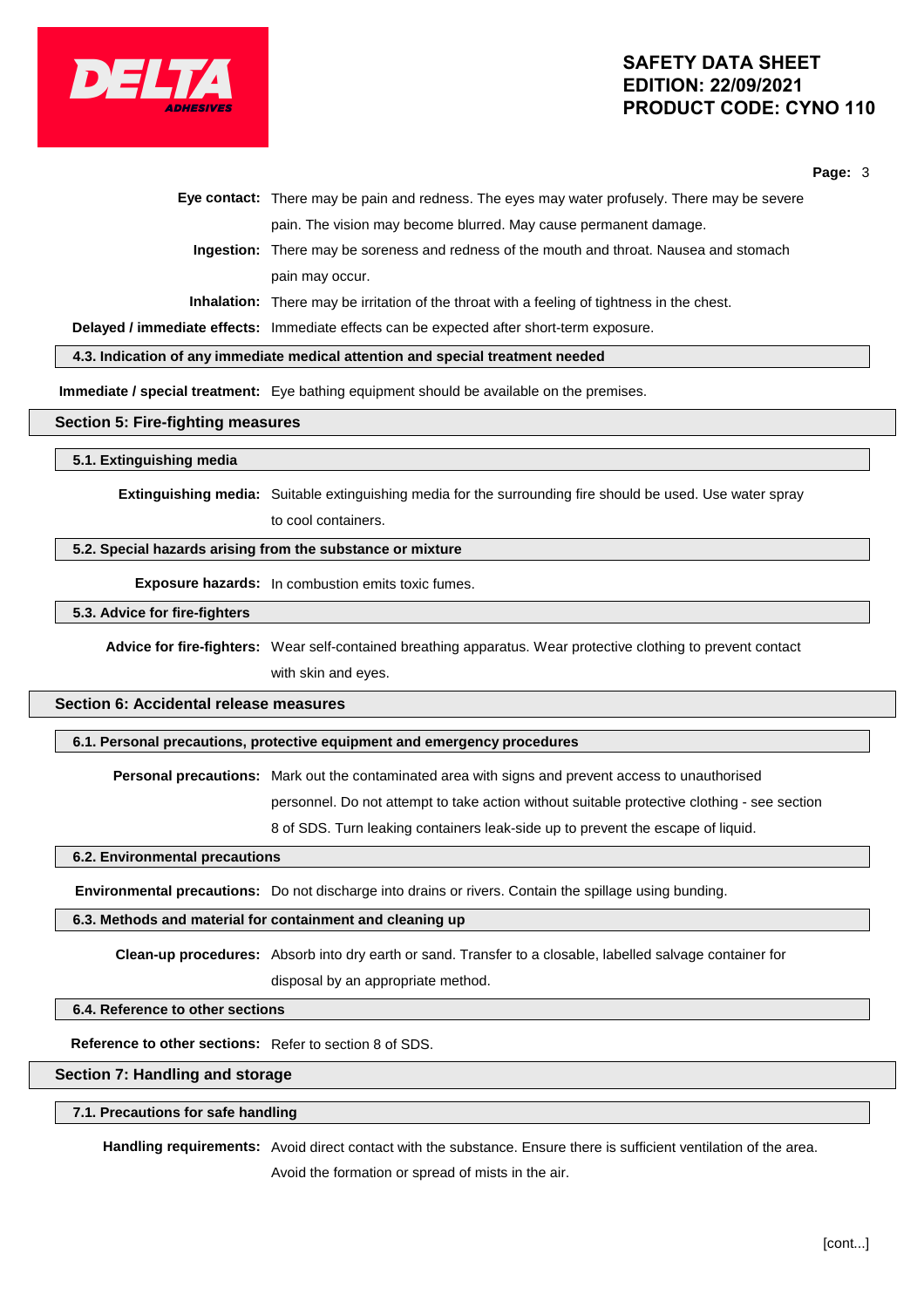

**Page:** 4

|                                                            | 7.2. Conditions for safe storage, including any incompatibilities                         |                                                                                  |                                                                                                    |                        |
|------------------------------------------------------------|-------------------------------------------------------------------------------------------|----------------------------------------------------------------------------------|----------------------------------------------------------------------------------------------------|------------------------|
|                                                            | Storage conditions: Store in a cool, well ventilated area. Keep container tightly closed. |                                                                                  |                                                                                                    |                        |
|                                                            |                                                                                           | Suitable packaging: Must only be kept in original packaging.                     |                                                                                                    |                        |
| 7.3. Specific end use(s)                                   |                                                                                           |                                                                                  |                                                                                                    |                        |
|                                                            |                                                                                           |                                                                                  |                                                                                                    |                        |
| Section 8: Exposure controls/personal protection           |                                                                                           |                                                                                  |                                                                                                    |                        |
| 8.1. Control parameters                                    |                                                                                           |                                                                                  |                                                                                                    |                        |
|                                                            |                                                                                           |                                                                                  |                                                                                                    |                        |
| <b>Hazardous ingredients:</b>                              |                                                                                           |                                                                                  |                                                                                                    |                        |
| ETHYL-2-CYANOACRYLATE                                      |                                                                                           |                                                                                  |                                                                                                    |                        |
| <b>Workplace exposure limits:</b>                          |                                                                                           |                                                                                  | Respirable dust                                                                                    |                        |
| 8 hour TWA<br>State                                        |                                                                                           | 15 min. STEL                                                                     | 8 hour TWA                                                                                         | 15 min. STEL           |
| <b>UK</b>                                                  | $\overline{\phantom{0}}$                                                                  | $1.5$ mg/m $3$                                                                   |                                                                                                    |                        |
| <b>DNEL/PNEC Values</b>                                    |                                                                                           |                                                                                  |                                                                                                    |                        |
|                                                            |                                                                                           |                                                                                  |                                                                                                    |                        |
| DNEL / PNEC No data available.                             |                                                                                           |                                                                                  |                                                                                                    |                        |
| 8.2. Exposure controls                                     |                                                                                           |                                                                                  |                                                                                                    |                        |
|                                                            |                                                                                           | <b>Engineering measures:</b> Ensure there is sufficient ventilation of the area. |                                                                                                    |                        |
|                                                            |                                                                                           |                                                                                  | Respiratory protection: Self-contained breathing apparatus must be available in case of emergency. |                        |
| Hand protection: Protective gloves.                        |                                                                                           |                                                                                  |                                                                                                    |                        |
|                                                            | Eye protection: Tightly fitting safety goggles. Ensure eye bath is to hand.               |                                                                                  |                                                                                                    |                        |
| Skin protection: Protective clothing.                      |                                                                                           |                                                                                  |                                                                                                    |                        |
| Section 9: Physical and chemical properties                |                                                                                           |                                                                                  |                                                                                                    |                        |
| 9.1. Information on basic physical and chemical properties |                                                                                           |                                                                                  |                                                                                                    |                        |
|                                                            |                                                                                           |                                                                                  |                                                                                                    |                        |
|                                                            | State: Liquid                                                                             |                                                                                  |                                                                                                    |                        |
|                                                            | <b>Colour: Colourless</b>                                                                 |                                                                                  |                                                                                                    |                        |
|                                                            |                                                                                           | Odour: Sharp characteristic odour.                                               |                                                                                                    |                        |
| Solubility in water: Insoluble                             |                                                                                           |                                                                                  |                                                                                                    |                        |
|                                                            |                                                                                           | Also soluble in: Acetone. (Completely soluble)                                   |                                                                                                    |                        |
| Boiling point/range°C: 150                                 |                                                                                           |                                                                                  |                                                                                                    | Flash point°C: 60 - 93 |
| Vapour pressure: 0.293 mmHg                                |                                                                                           |                                                                                  | Relative density: 1.04                                                                             |                        |

**9.2. Other information**

**Other information:** No data available.

**Section 10: Stability and reactivity**

**10.1. Reactivity**

**Reactivity:** Stable under recommended transport or storage conditions.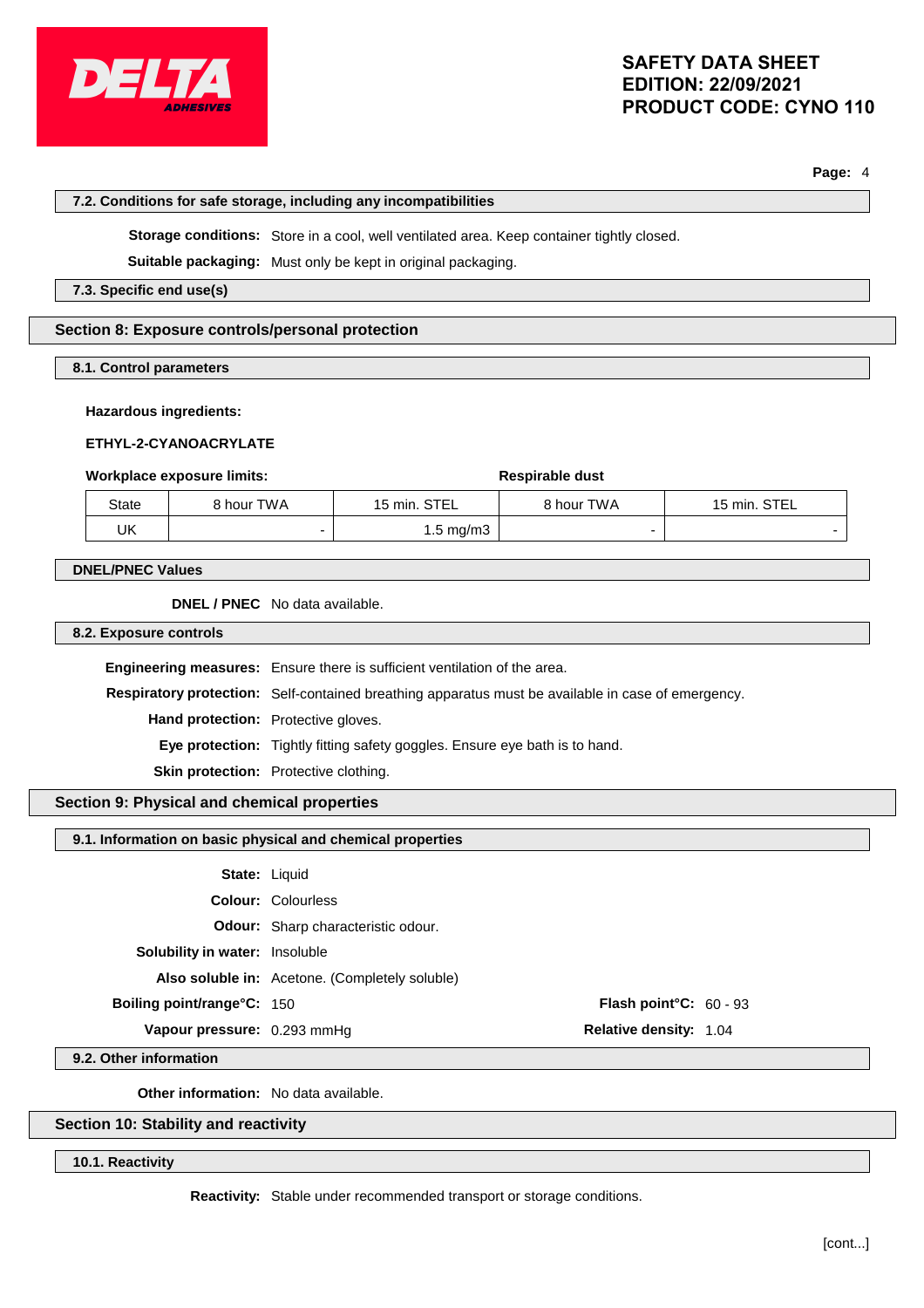

**Page:** 5

#### **10.2. Chemical stability**

**Chemical stability:** Stable under normal conditions.

#### **10.3. Possibility of hazardous reactions**

**Hazardous reactions:** Hazardous reactions will not occur under normal transport or storage conditions.

Decomposition may occur on exposure to conditions or materials listed below.

#### **10.4. Conditions to avoid**

**Conditions to avoid:** Heat.

#### **10.5. Incompatible materials**

**Materials to avoid:** Strong oxidising agents. Strong acids.

### **10.6. Hazardous decomposition products**

**Haz. decomp. products:** In combustion emits toxic fumes.

## **Section 11: Toxicological information**

#### **11.1. Information on toxicological effects**

#### **Toxicity values:**

| Route  | Species    | Test | Value | Units |
|--------|------------|------|-------|-------|
| ORAL   | <b>RAT</b> | LD50 | >5000 | mg/kg |
| DERMAL | <b>RBT</b> | LD50 | >2000 | mg/kg |

#### **Hazardous ingredients:**

#### **ETHYL-2-CYANOACRYLATE**

|  |  | ∼<br> | LD50 | $\sim$ | <b>THIRE</b> |
|--|--|-------|------|--------|--------------|
|--|--|-------|------|--------|--------------|

## **Relevant hazards for product:**

| Hazard                        | Route      | Basis                 |
|-------------------------------|------------|-----------------------|
| Skin corrosion/irritation     | <b>DRM</b> | Hazardous: calculated |
| Serious eye damage/irritation | OPT        | Hazardous: calculated |
| STOT-single exposure          | <b>INH</b> | Hazardous: calculated |

# **Symptoms / routes of exposure**

| <b>Skin contact:</b> There may be irritation and redness at the site of contact.                   |
|----------------------------------------------------------------------------------------------------|
| Eye contact: There may be pain and redness. The eyes may water profusely. There may be severe      |
| pain. The vision may become blurred. May cause permanent damage.                                   |
| Ingestion: There may be soreness and redness of the mouth and throat. Nausea and stomach           |
| pain may occur.                                                                                    |
| <b>Inhalation:</b> There may be irritation of the throat with a feeling of tightness in the chest. |
| Delayed / immediate effects: Immediate effects can be expected after short-term exposure.          |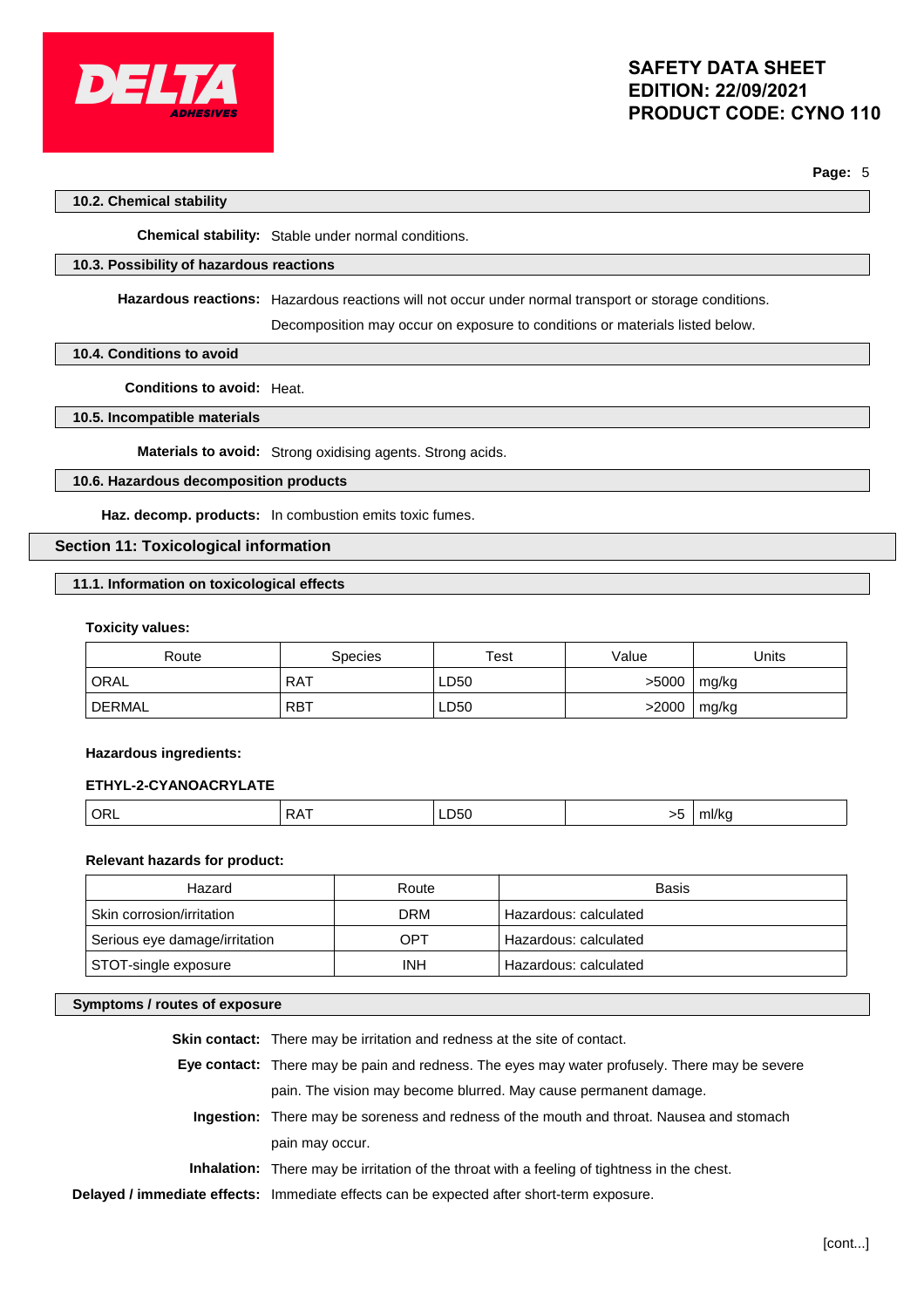

**Page:** 6

#### **Section 12: Ecological information**

**12.1. Toxicity**

**Ecotoxicity values:** No data available.

#### **12.2. Persistence and degradability**

**Persistence and degradability:** Biodegradable.

**12.3. Bioaccumulative potential**

**Bioaccumulative potential:** No bioaccumulation potential.

**12.4. Mobility in soil**

**Mobility:** Readily absorbed into soil.

**12.5. Results of PBT and vPvB assessment**

**PBT identification:** This product is not identified as a PBT/vPvB substance.

**12.6. Other adverse effects**

**Other adverse effects:** Negligible ecotoxicity.

**Section 13: Disposal considerations**

#### **13.1. Waste treatment methods**

**Disposal operations:** Transfer to a suitable container and arrange for collection by specialised disposal company. **Disposal of packaging:** Dispose of in a regulated landfill site or other method for hazardous or toxic wastes. **NB:** The user's attention is drawn to the possible existence of regional or national

regulations regarding disposal.

#### **Section 14: Transport information**

**Transport class:** This product does not require a classification for transport.

#### **Section 15: Regulatory information**

**15.1. Safety, health and environmental regulations/legislation specific for the substance or mixture**

**Specific regulations:** Not applicable.

**15.2. Chemical Safety Assessment**

**Chemical safety assessment:** A chemical safety assessment has not been carried out for the substance or the mixture by the supplier.

### **Section 16: Other information**

#### **Other information**

**Other information:** This safety data sheet is prepared in accordance with Commission Regulation (EU) No

2015/830.

\* indicates text in the SDS which has changed since the last revision.